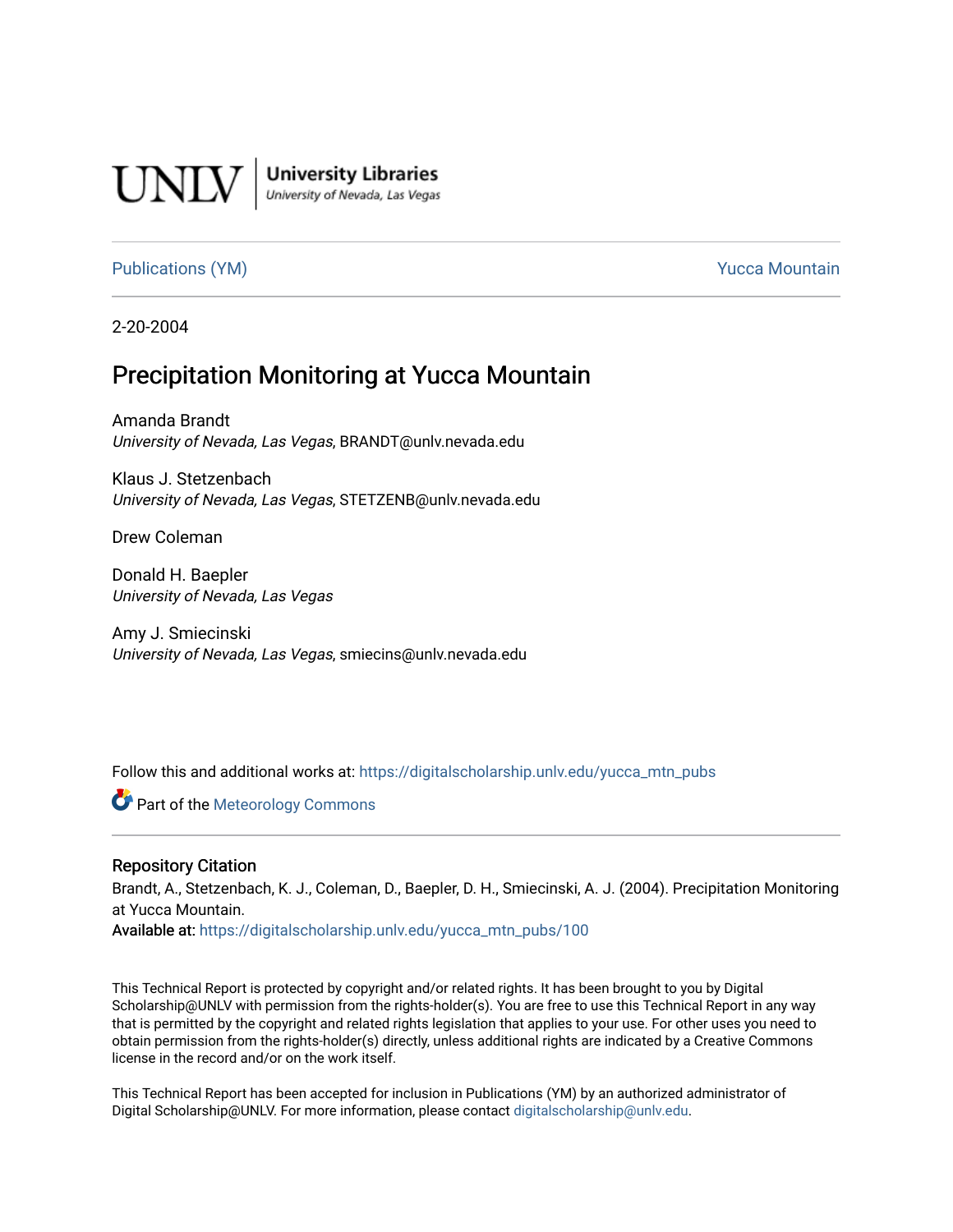$QA:QA$ 



#### University and Community College System of Nevada (UCCSN)  $\frac{1}{2}$ menting Procedure <del>(IP)</del>  $\frac{2/18/10}{2/10}$ **Scientific Investigation Plan**

| Task Title:                                                   | <b>Precipitation Monitoring at Yucca Mountain</b> |                                               |
|---------------------------------------------------------------|---------------------------------------------------|-----------------------------------------------|
| Task Number:                                                  | <b>ORD-FY04-007</b>                               |                                               |
| Document Number:                                              | <b>SIP-UNLV-030</b>                               |                                               |
| Revision:                                                     | $\bf{0}$                                          |                                               |
| <b>Effective Date:</b>                                        | 02/20/04<br><del>01/30/04</del> 21/3/04           |                                               |
| Author:                                                       | Amanda Brandt                                     | $0.123/\rho$                                  |
| Approvals:                                                    |                                                   |                                               |
| Technical Reviewer, Klaus Stetzenbach<br>$\prime$<br>$\Delta$ | Technical Task Representative. Drew Coleman       | $23/$ an $04$<br>$28$ Jan 04<br>$1 - 11 - 01$ |
| Project Director. Donald Baepler                              |                                                   | Approval Date                                 |

QA Manngar. Amy Smiecinski

**1-11-04**<br>Approval Date

 $\mathscr{S}\cdot$ 11–04 $^{\prime\prime}$ Approval Date

veribied bar 2/17/04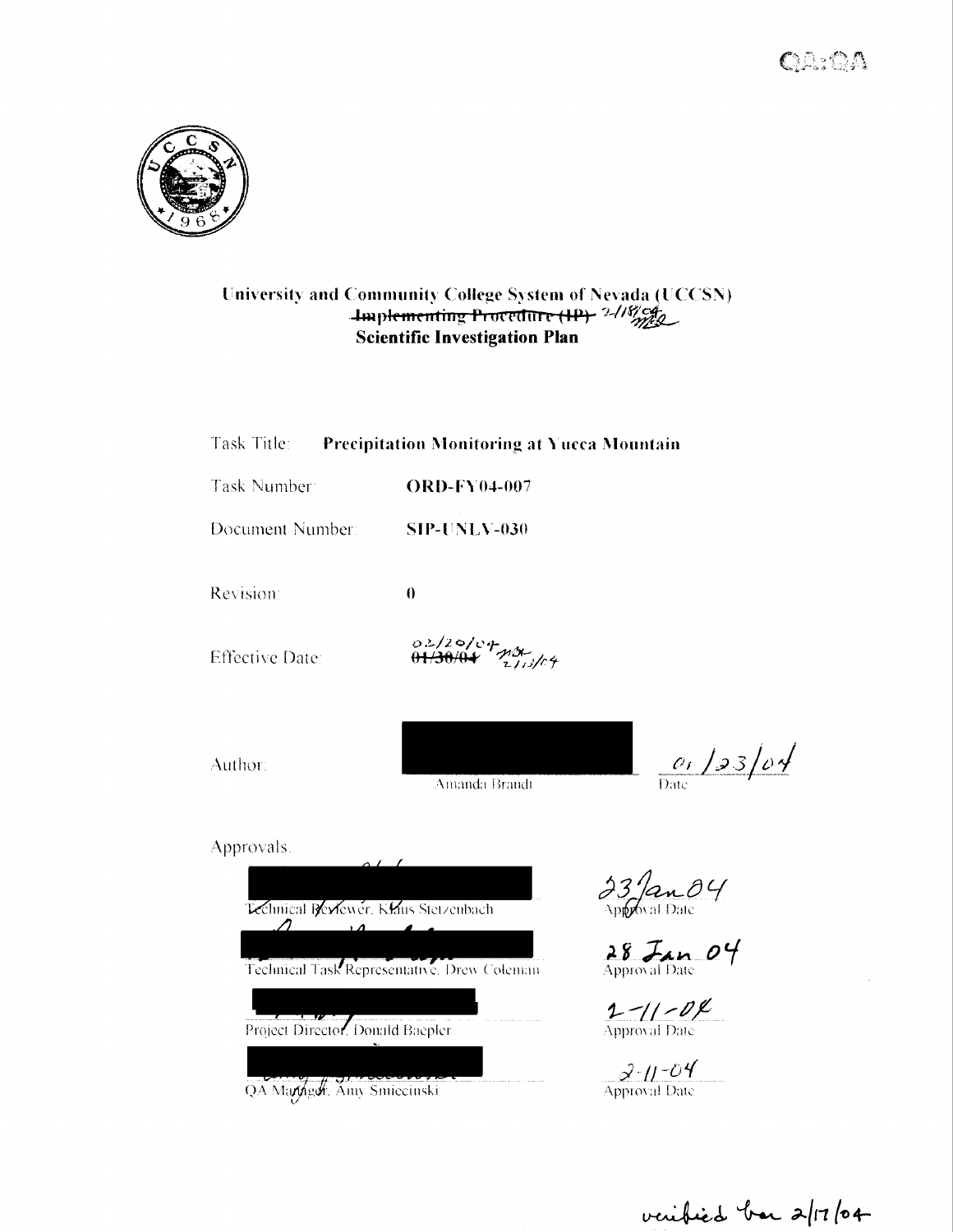## **REVISION HISTORY**

| <b>Revision</b> | <b>Effective</b> | <b>Description and Reason for Change</b> |
|-----------------|------------------|------------------------------------------|
| <b>Number</b>   | Date             |                                          |
| $\Omega$        | 02/20/04         | Initial Issue                            |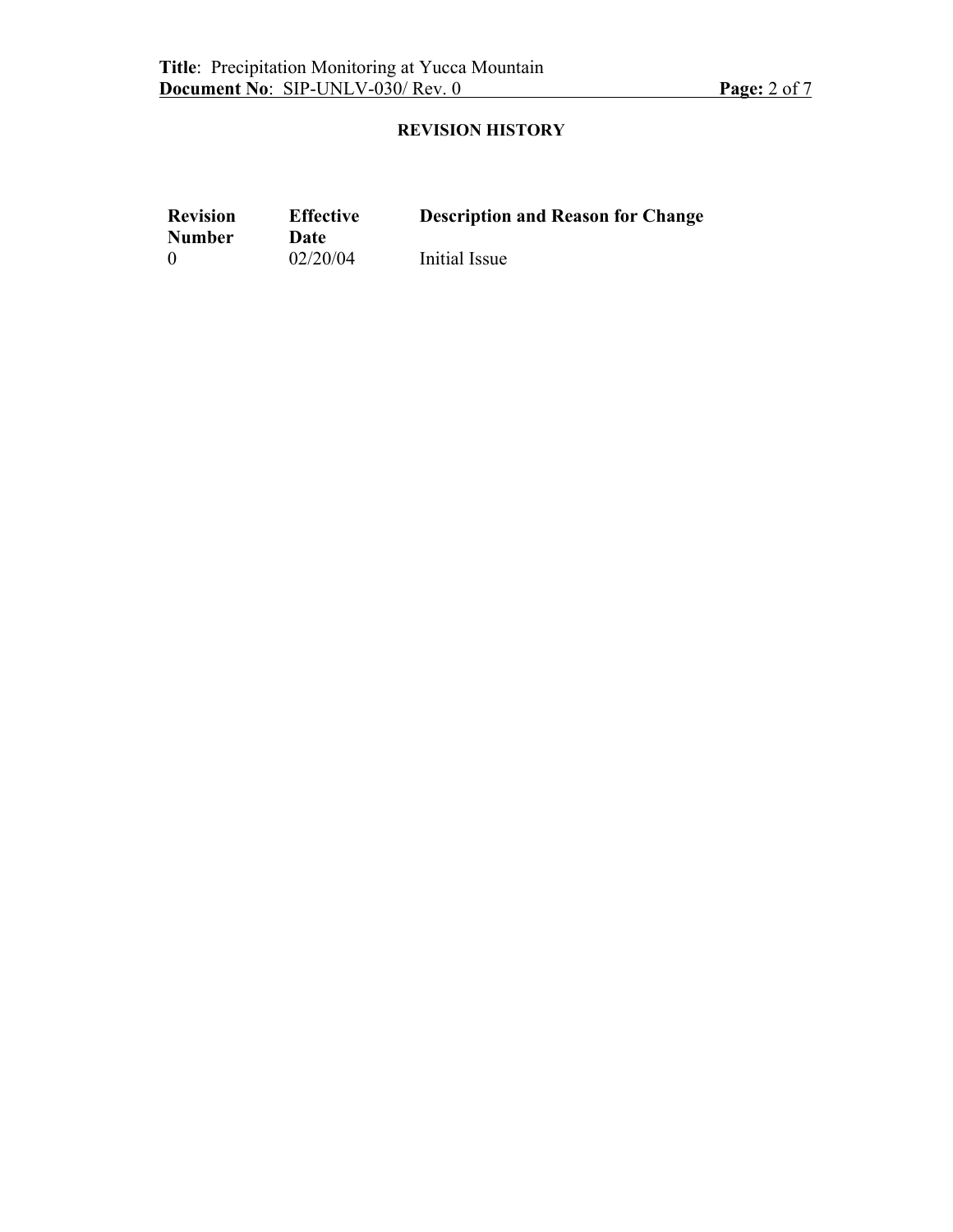## **1.0 SCOPE, OBJECTIVES AND SUBTASKS**

*Scope and Objectives –* This work will be conducted under Task ORD-FY04-007, "Precipitation Monitoring at Yucca Mountain". The objective of this task is to measure, with known accuracy, the accumulation and timing of precipitation around Yucca Mountain using tipping bucket rain gauges. The data are used as part of the overall work supporting the net infiltration modeling Analysis Model Report, *Simulation of Net Infiltration for Modern and Potential Future Climate*s, and the Performance Confirmation Plan. This work is subject to UCCSN QA program requirements. This SIP presents an independent confirmatory study supporting previously gathered information.

The Harry Reid Center (HRC) will continue operation of the Yucca Mountain Precipitation Monitoring network, including data collection, data submittal, equipment maintenance and calibration. Of the 17 existing rain gauge stations, 14 are located in Area 25 on the Nevada Test Site; the remaining 3 stations are located on BLM-owned land north of Yucca Mountain in the Crater Flats area.

*Task List -* Primary activities involved in task ORD-FY04-007, "Precipitation Monitoring at Yucca Mountain" include:

- Conducting calibrations and operational checks of dataloggers and precipitation gauges, as required for qualified data;
- Ensuring equipment in the field through regular inspection and preventative maintenance;
- Maintain appropriate records to document work being performed;
- Collect and submit final data to the Technical Data Management System (TDMS) via Technical Data Archive (TDA);
- Submit final records to the Records Processing Center (RPC), as required.

#### **2.0 APPROACH**

The precipitation gauge network is designed to provide spatial coverage of the Yucca Mountain immediate area and to capture specific rainfall events in relation to the areas of greatest expected natural infiltration. The gauge network was established following the U.S. Environmental Protection Agency (EPA) 1995 "Onsite Program Guidance for Regulatory Modeling Applications and Quality Assurance Handbook for Air Pollution Measurement Systems, Volume IV, Meteorological Measurements." (TIC# 210292) Gauges were installed in accordance with approved technical procedure YMP-USGS-HP-180.

Data will be retrieved from each station via laptop computer or compatible handheld device at least quarterly; more frequent collection intervals are recommended to allow for regular site inspection. Data will be managed in accordance with *QAP 3.1, "Control of Electronic Data."* Data shall be edited and technically reviewed then submitted to UCCSN/YMP Technical Data Archive and UCCSN Records. All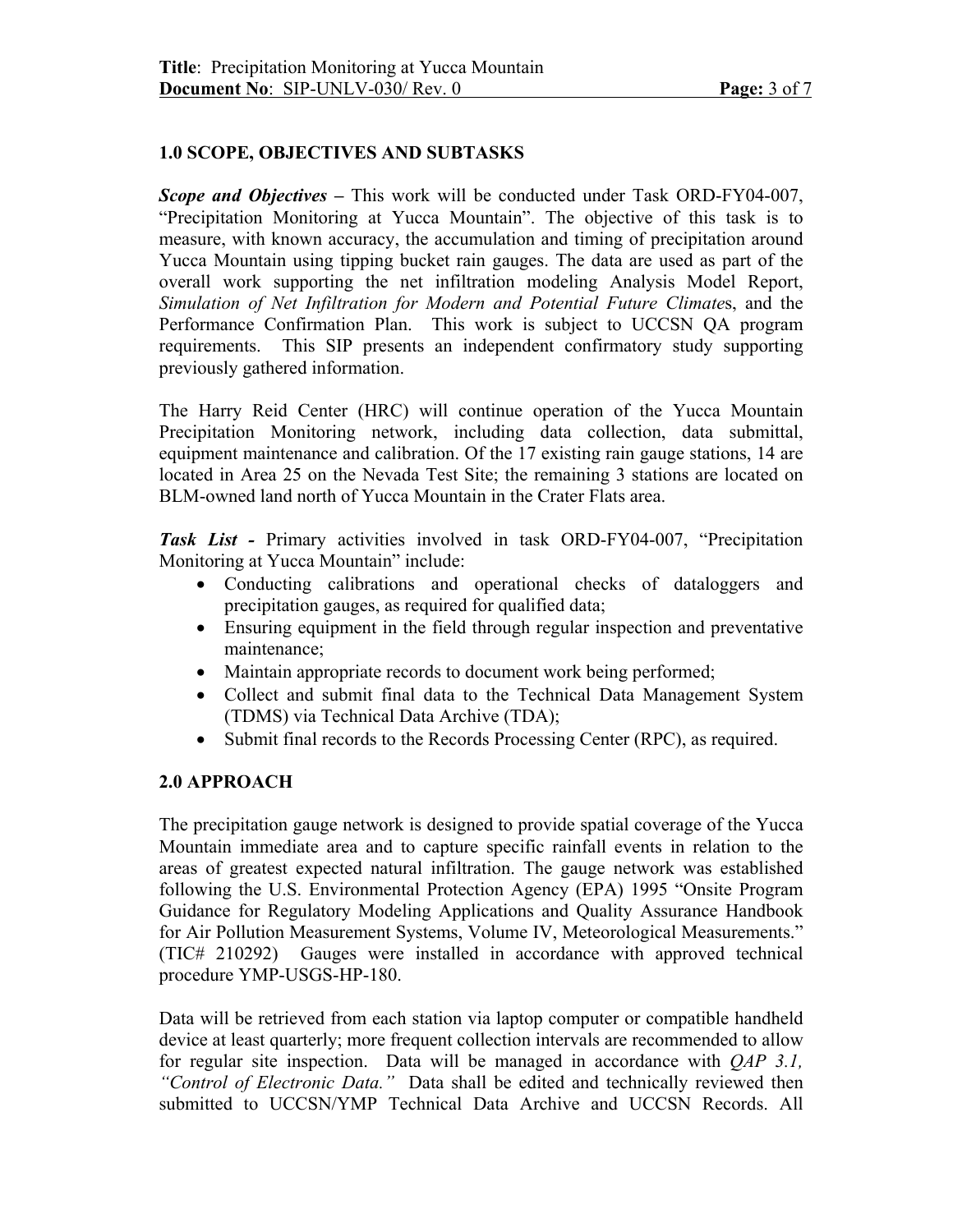records will be submitted to the Records Processing Center at the end of the task. Data files will be visually checked each time files are transferred to ensure integrity. Specific information regarding data downloads and manipulation will be documented in the associated scientific notebook or appropriate QA records. No data reductions beyond simple hand-reproducible calculations will be performed. Any reports generated as a result of this task will be written in accordance with *QAP-3.4, "Technical Reports"*. Equipment will be operated and calibrated in accordance with *QAP-12.0, "Control of Measuring and Test Equipment*." Dataloggers will be calibrated and documented according to manufacturer's range and specifications by a qualified supplier.

Quarterly operational checks will be performed and documented for precipitation gauges in the field to ensure continued operation within the established standards for accuracy.

## **3.0 STANDARDS**

The data shall meet the input requirements specified in the unsaturated zone (UZ) flow and transport models. As such, the specific operational standard for the tipping bucket gauges is a resolution of 0.01 inch (0.254 mm) and an accuracy of  $+$  10%. This is consistent with guidelines for meteorological monitoring.

Data are irrecoverable and cannot be reproduced through testing or experimentation. Functional compliance may be demonstrated by the programmatic review of gauge and datalogger calibration documentation.

No other standards are specified for this activity.

## **4.0 IMPLEMENTING PROCEDURES/ DOCUMENTS**

All work will be performed in accordance with the implementing procedure, IPLV-032, *Precipitation Monitoring Using Tipping Bucket Rain Gauges.*

## **5.0 EQUIPMENT**

*Equipment Used -* The precipitation monitoring network consists of 17 field stations, each consisting of a tipping bucket rain gauge, datalogger, enclosure, storage module, 12-volt battery, battery charger and solar panel. Tracking of individual serial numbers of equipment in use are referenced in the appropriate QA records or location as delineated by *QAP-12.0, "Control of Measuring and Testing Equipment"*.

Tipping bucket rain gauges are manufactured by Qualimetrics Inc., and are either model 6011-B (standard gauge) or 6041-B (propane heated gauge). Each gauge has a simple twin-bucket mechanism causing the buckets to tip back and forth, closing a switch, as rainfall is funneled in. The switch closure sends an electronic signal to a datalogger that records the data and time of the tip.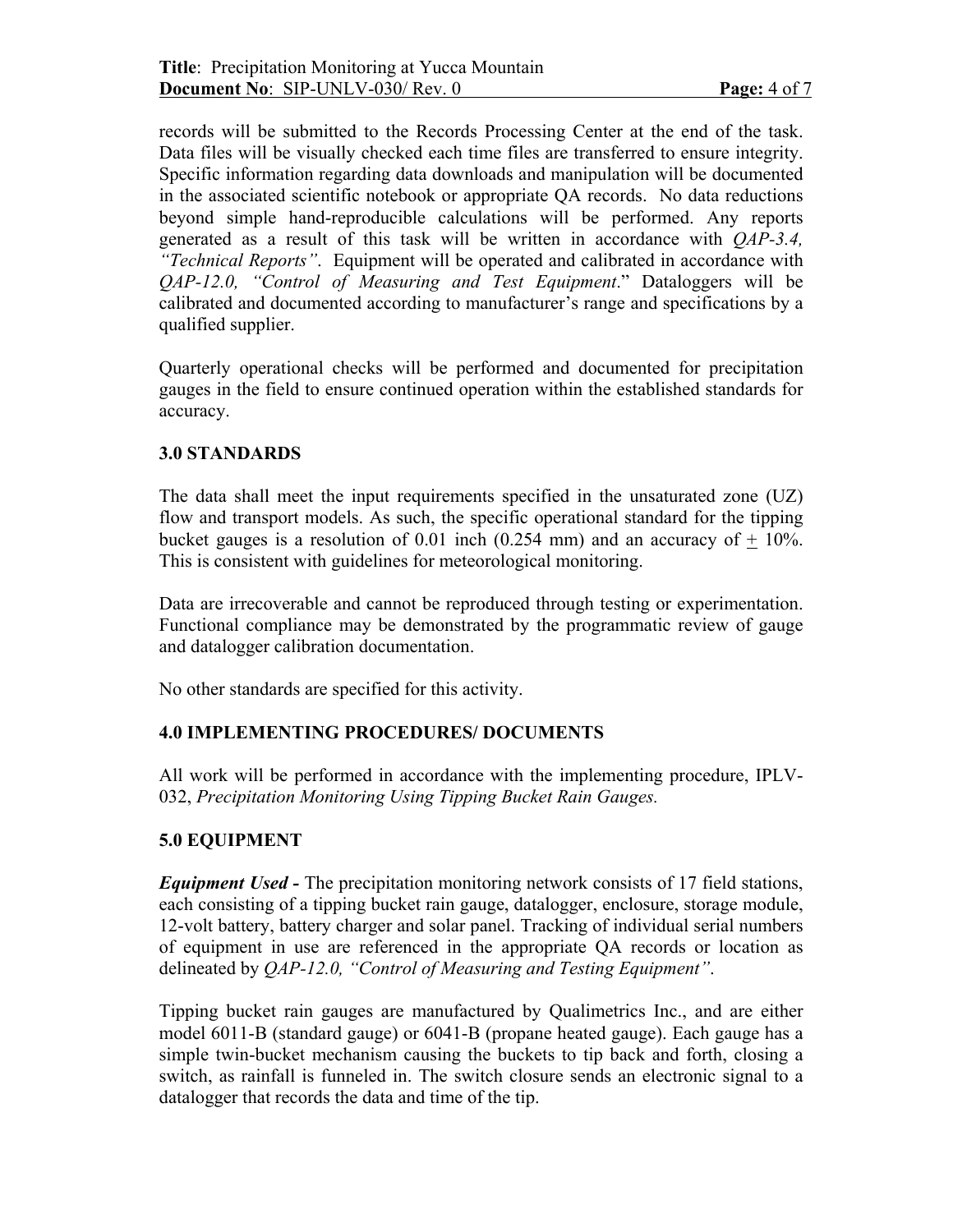Dataloggers in use with this network are manufactured by Campbell Scientific Inc., model CR10 or CR10X. A storage module attached to the datalogger records a copy of all the data. Storage modules provide a backup copy of the data in the event of a problem with the datalogger.

*Calibration Requirements* – Rain gauge calibration checks will be performed by UCCSN personnel in accordance with *IPLV-032, "Precipitation Monitoring Using Tipping Bucket Rain Gauges*. Campbell dataloggers will be calibrated every two years, +/- 1 month, by Campbell Scientific or other qualified supplier in accordance with *QAP-12.0, "Control of Measuring and Test Equipment.*" Campbell Scientific is currently on the Qualified Supplier List. Procurement will be obtained in accordance with *QAP-7.0 "Control of Quality Affecting Procurement and Receipt*".

Personnel operating the rain gauges must have a knowledge of tipping-bucket precipitation gage and datalogger operation, along with programmatic controls. No other special controls, processes or skills are required other than those determined through the implementation of *QAP-2.1 "Qualification, Indoctrination and Training of Personnel.*"

*Protective Measures* - Datalogger units are stored in raised enclosures, protecting equipment from inclement weather. Ground level wiring is run through a length of PVC pipe to protect from small animals. Access to most stations is restricted due to their location in Area 25 of the Nevada Test Site. Four remaining stations in the Crater Flat are located on BLM owned land. Due to the remote location of the other stations in the Crater Flat area, tampering is not anticipated to be a problem, although it has occurred. In the event of a tampering incident, the integrity of the data is ensured by firstly, writing a backup copy to the storage module, and secondly, incorporating an identifier in the program that will indicate any programming changes.

#### **6.0 HOLD POINTS/ DECISION POINTS**

*Hold Points* - There are no prerequisites or hold points associated with this task. Decision points associated with operational checks and any actions taken will be documented in the scientific notebook or other QA record.

*Environmental Conditions* – Operational checks of rain gauges should not be undertaken during periods of rain or snowfall. During very windy conditions, operational checks should be performed with gauge cover in place.

#### **7.0 RECORDS AND DELIVERABLES**

All QA records will be handled in accordance with *QAP-17.0*. Records designated as QA records in the UCCSN QAPs and IPs listed include but are not limited to:

- Hard copies and/or electronic media containing reduced concentration data including calibrations and QC results;
- Calibration and checks for each gauge and datalogger used to collect data;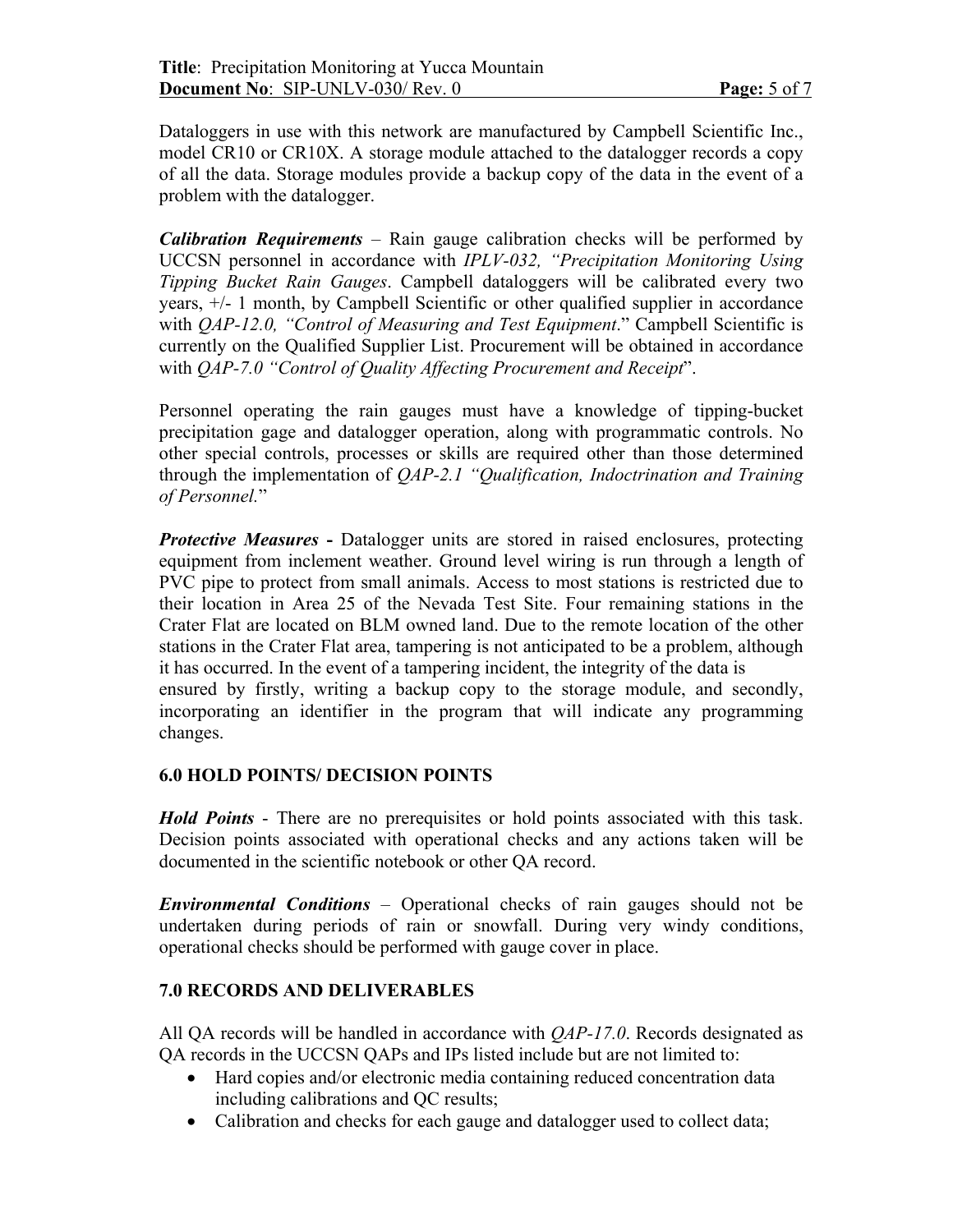- Data review check sheets;
- Maintenance records;
- **Quality-affecting reports.**

Deliverables are submitted to DOE in accordance with the cooperative agreement.

- Data packages including all supporting information to be submitted in accordance with *QAP-3.6, "Submittal of Data.";*
- Ouality-affecting reports;
- Non-Q progress reports.

### **8.0 VERIFICATIONS AND REVIEWS**

Internal verification of all data will be performed to check compliance to the procedures and to verify the accuracy of data reproduction. Internal technical reviews will be performed and documented on the data and scientific notebook generated in this task. Any data generated or submitted without full internal verification will be labeled as "preliminary data". Pertinent QA records or sections of the scientific notebooks will be reviewed in accordance with *QAP-3.0* prior to submission of data. Other QA records may include maintenance records, rain gauge worksheets, or others as deemed necessary.

#### **9.0 SOFTWARE**

No software will be developed in this study. Software packages used in this study include:

- Microsoft Excel spreadsheet software used for data presentation and graphical representation;
- Instrumentation and interface software associated with the Campbell dataloggers;
- Copies of datalogger programs (instruction sets) used in the collection of this data will be submitted as part of the data package submittal.

#### **10.0 INTERFACE CONTROLS**

#### *External Interfaces* –

DOE Technical Task Representative: Drew Coleman

#### *Internal Interfaces:*

PI: Klaus Stetzenbach Quality Control Specialist: Ingrid Wengatz Investigator: Amanda Brandt Technicians: As needed